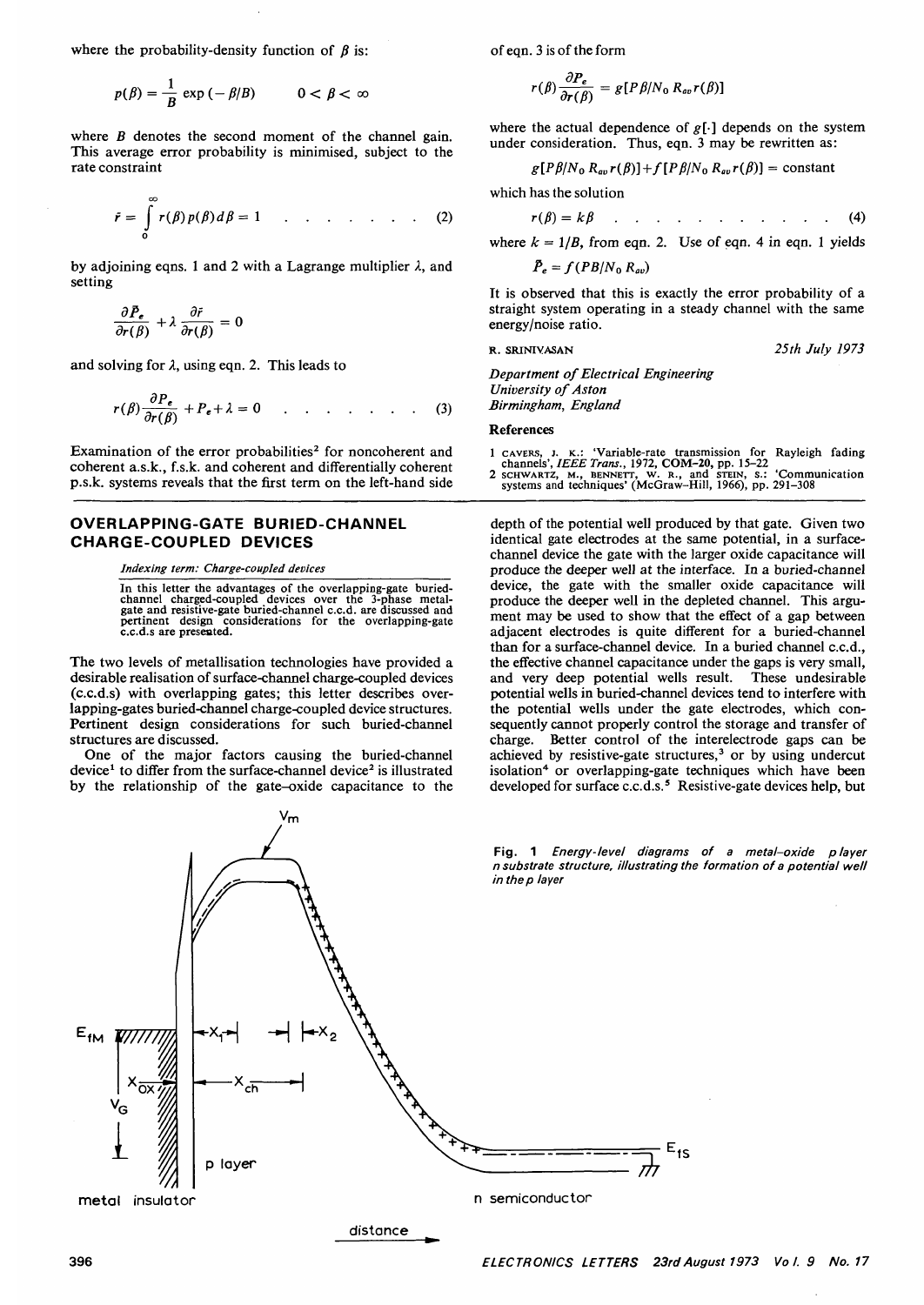they are limited by relatively slow charging of the high-resistance regions. On the other hand, overlapping-gate structures provide a very simple way to reduce gaps to within an oxide thickness.

The energy-band diagrams of a metal-SiO<sub>2</sub>-p-n structure are shown in Fig. 1. The *p* layer is partially filled with majority carriers and the *n* substrate is at ground potential. Assuming a uniform doping concentration  $N_A$  in the *p* layer, the solution of the 1-dimensional Poisson's equation, using the standard depletion approximation, gives:

$$
V_M = V_G - \phi_{MS} - \frac{e N_A X_1^2}{2\varepsilon_S} - \left(\frac{e N_A X_1}{C_0} - \frac{Q_{ss}}{C_0}\right) \quad (1a)
$$

$$
E_S = \frac{eN_A X_1}{\varepsilon_s} \qquad \qquad \ldots \qquad \qquad \ldots \qquad \ldots \qquad (1b)
$$

$$
Q_B = eN_A(X_{ch} - X_1 - X_2) \quad \dots \quad \dots \quad \dots \quad (1c)
$$

$$
X_2 = \sqrt{\left(\frac{N_D 2\varepsilon_s(V_M + V_D)}{N_A e(N_D + N_A)}\right)} \quad \dots \quad \dots \quad \dots \quad (1d)
$$

where  $\phi_{MS}$  is the work-function difference between the gate electrode and the *p* layer,  $Q_{ss}$  is the fixed interface charge,  $C_0$  is the oxide capacitance,  $N_p$  is the donor concentration of the substrate,  $e$  is the electronic charge,  $\varepsilon_s$  is the dielectric constant of silicon,  $V_p$  is the built-in voltage of the  $p-n$ junction and  $Q_B$  is the mobile majority-carrier concentration per unit area in the buried channel. The other symbols are defined in Fig. 1.<br>From eqns.  $1a-1d$ , it can be shown that, in the buried-

channel c.c.d., the maximum signal charge  $Q_{BMAX}$  is limited

by avalanche breakdown at the silicon surface. In surface c.c.d.s, the maximum signal charge  $Q_{SMAX}$  is physically limited by the breakdown in the silicon oxide. It can be also shown that, for the same clock-voltage swing, the ratio *R* of the to that in the buried-channel c.c.d. is given, approximately, by

$$
R = 1 + \frac{C_0}{2\varepsilon_s/X_{ch}} = 1 + \frac{\varepsilon_0 X_{ch}}{2\varepsilon_s X_{0x}} \qquad (2)
$$

where  $X_{0x}$  is the oxide thickness and  $\varepsilon_0$  is the oxide relative permittivity (typically,  $X_{ch} = 1 \mu m$ ,  $R \approx 2.5$ ).

In a buried-channel c.c.d., the signal charge packets can be stored and transferred in the buried channel without interacting with the interface states; and while some trapping can occur in bulk-defect states, this latter effect is usually much smaller.<sup>6</sup> In addition, the larger fringing fields and the higher carrier mobility in the buried channel lead to more efficient charge transfer at all frequencies. Thus the signal degradation, owing to incomplete charge transfer, is considerably reduced in the buried-channel c.c.d. Also, larger signal dynamic range and signal/noise ratio are expected. However, in buried-channel c.c.d.s, the entire insulator-semiconductor interface is always depleted of carriers; hence, the interface-<br>states generation currents are larger than in surface c.c.d.s.<br>Thus, in the buried-channel c.c.d., the maximum delay time is smaller.

In Figs. *2a* and *2b,* structures of buried-channel c.c.d.s with overlapping gates are shown. The buried *p* channel is usually achieved by ion implantation. The electrode separation in these structures is reduced to an oxide thickness. Thus the effective channel capacitance in the interelectrode regions



 $b$ 

Fig. 2 Structure of the overlapping-gate buried-channel charge-coupled devices *<sup>a</sup>* Single dielectric layer *<sup>b</sup>* Double dielectric layer

ELECTRONICS LETTERS 23rd August 1973 Vol. 9 No. 17 397